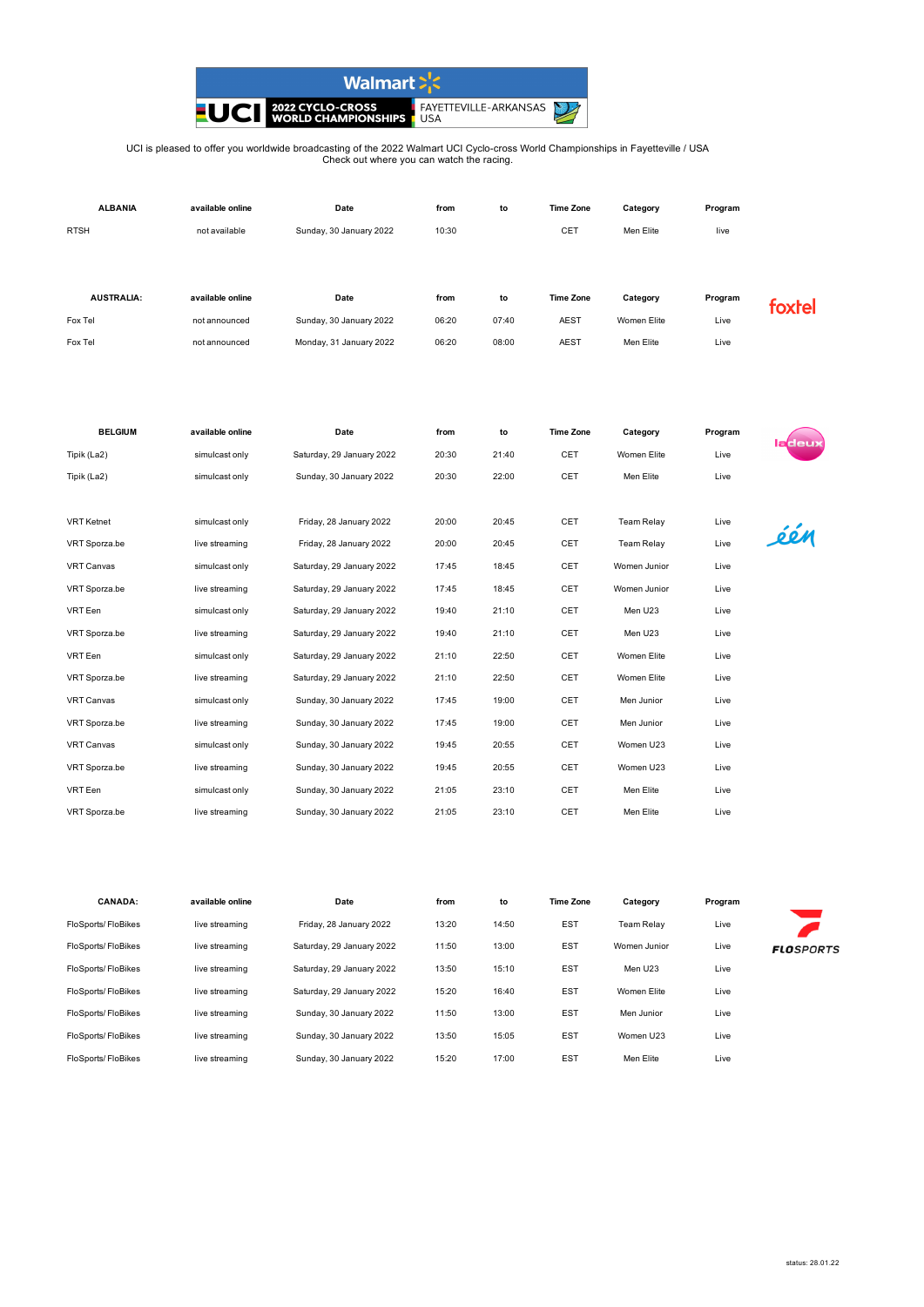| <b>CZECH REPUBLIC</b>      | available online | Date                      | from  | to    | <b>Time Zone</b> | Category          | Program |             |
|----------------------------|------------------|---------------------------|-------|-------|------------------|-------------------|---------|-------------|
| CT Sport                   | live streaming   | Friday, 28 January 2022   | 23:20 | 00:40 | CET              | <b>Team Relav</b> | delayed |             |
| CT Sport                   | simulcast only   | Saturday, 29 January 2022 | 17:55 | 19:00 | CET              | Women Junior      | live    |             |
| CT Sport                   | simulcast only   | Saturday, 29 January 2022 | 19:50 | 21:10 | <b>CET</b>       | Men U23           | live    | <b>Spor</b> |
| CT Sport                   | simulcast only   | Saturday, 29 January 2022 | 21:20 | 22:40 | CET              | Women Elite       | live    |             |
| CT Sport                   | simulcast only   | Sunday, 30 January 2022   | 19:55 | 21:10 | <b>CET</b>       | Women U23         | live    |             |
| CT Sport                   | simulcast only   | Sunday, 30 January 2022   | 21:20 | 22:40 | CET              | Men Elite         | live    |             |
| www.ceskatelevize.cz/sport | webstream only   | Sunday, 30 January 2022   | 17:50 | 19:00 | CET              | Men Junior        | live    |             |

| <b>DENMARK</b> | available online | Date                      | from  | to    | <b>Time Zone</b> | Category          | Program | $\mathcal{I}$       |
|----------------|------------------|---------------------------|-------|-------|------------------|-------------------|---------|---------------------|
| TV2 Sport      | simulcast & VOD  | Friday, 28 January 2022   | 19:25 | 20:50 | CET              | <b>Team Relay</b> | live    | VZ<br><b>SPORT</b>  |
| TV2 Play       | webstream only   | Friday, 28 January 2022   | 19:25 | 20:50 | CET              | <b>Team Relay</b> | live    |                     |
| TV2 Sport      | simulcast & VOD  | Saturday, 29 January 2022 | 17:55 | 19:00 | CET              | Women Junior      | live    |                     |
| TV2 Play       | webstream only   | Saturday, 29 January 2022 | 17:55 | 19:00 | CET              | Women Junior      | live    |                     |
| TV2 Sport      | simulcast & VOD  | Saturday, 29 January 2022 | 19:55 | 21:10 | CET              | Men U23           | live    | $\frac{72}{P}$ PLAY |
| TV2 Play       | webstream only   | Saturday, 29 January 2022 | 19:55 | 21:10 | CET              | Men U23           | live    |                     |
| TV2 Sport      | simulcast & VOD  | Saturday, 29 January 2022 | 21:25 | 22:40 | CET              | Women Elite       | live    |                     |
| TV2 Play       | webstream only   | Saturday, 29 January 2022 | 21:25 | 22:40 | CET              | Women Elite       | live    |                     |
| TV2 Sport      | simulcast & VOD  | Sunday, 30 January 2022   | 17:55 | 19:00 | CET              | Men Junior        | live    |                     |
| TV2 Play       | webstream only   | Sunday, 30 January 2022   | 17:55 | 19:00 | CET              | Men Junior        | live    |                     |
| TV2 Sport      | simulcast & VOD  | Sunday, 30 January 2022   | 19:55 | 21:00 | CET              | Women U23         | live    |                     |
| TV2 Play       | webstream only   | Sunday, 30 January 2022   | 19:55 | 21:00 | CET              | Women U23         | live    |                     |
| TV2 Sport      | simulcast & VOD  | Sunday, 30 January 2022   | 21:25 | 23:00 | CET              | Men Elite         | live    |                     |
| TV2 Play       | webstream only   | Sunday, 30 January 2022   | 21:25 | 23:00 | CET              | Men Elite         | live    |                     |

| <b>FRANCE</b> | available online | Date                      | from  | to    | <b>Time Zone</b> | Category          | Program | <b>L'EQUIPETY</b> |
|---------------|------------------|---------------------------|-------|-------|------------------|-------------------|---------|-------------------|
| l'Equipe TV   | live streaming   | Monday, 31 January 2022   | 13:40 |       | CET              | <b>Team Relay</b> | delayed |                   |
| l'Equipe TV   | live streaming   | Monday, 31 January 2022   | 14:40 |       | <b>CET</b>       | Women Junior      | delayed |                   |
| l'Equipe TV   | live streaming   | Monday, 31 January 2022   | 15:10 |       | CET              | Men U23           | delayed |                   |
| l'Equipe TV   | live streaming   | Monday, 31 January 2022   | 16:00 |       | CET              | Women Elite       | delayed |                   |
| l'Equipe TV   | live streaming   | Tuesday, 1 February 2022  | 13:40 |       | <b>CET</b>       | Men Junior        | delayed |                   |
| l'Equipe TV   | live streaming   | Tuesday, 1 February 2022  | 14:50 |       | CET              | Women U23         | delayed |                   |
| l'Equipe TV   | live streaming   | Tuesday, 1 February 2022  | 15:50 |       | CET              | Men Elite         | delayed |                   |
|               |                  |                           |       |       |                  |                   |         |                   |
| lequipe.fr    | live streaming   | Friday, 28 January 2022   | 19:20 | 21:00 | CET              | <b>Team Relay</b> | Live    |                   |
| lequipe.fr    | live streaming   | Saturday, 29 January 2022 | 17:50 | 19:00 | <b>CET</b>       | Women Junior      | Live    |                   |
| lequipe.fr    | live streaming   | Saturday, 29 January 2022 | 19:50 | 21:10 | CET              | Men U23           | Live    |                   |
| lequipe.fr    | live streaming   | Saturday, 29 January 2022 | 21:20 | 23:00 | CET              | Women Elite       | Live    |                   |
| lequipe.fr    | live streaming   | Sunday, 30 January 2022   | 17:50 | 19:00 | CET              | Men Junior        | Live    |                   |
| lequipe.fr    | live streaming   | Sunday, 30 January 2022   | 19:50 | 21:10 | CET              | Women U23         | Live    |                   |
| lequipe.fr    | live streaming   | Sunday, 30 January 2022   | 21:20 | 23:00 | CET              | Men Elite         | Live    |                   |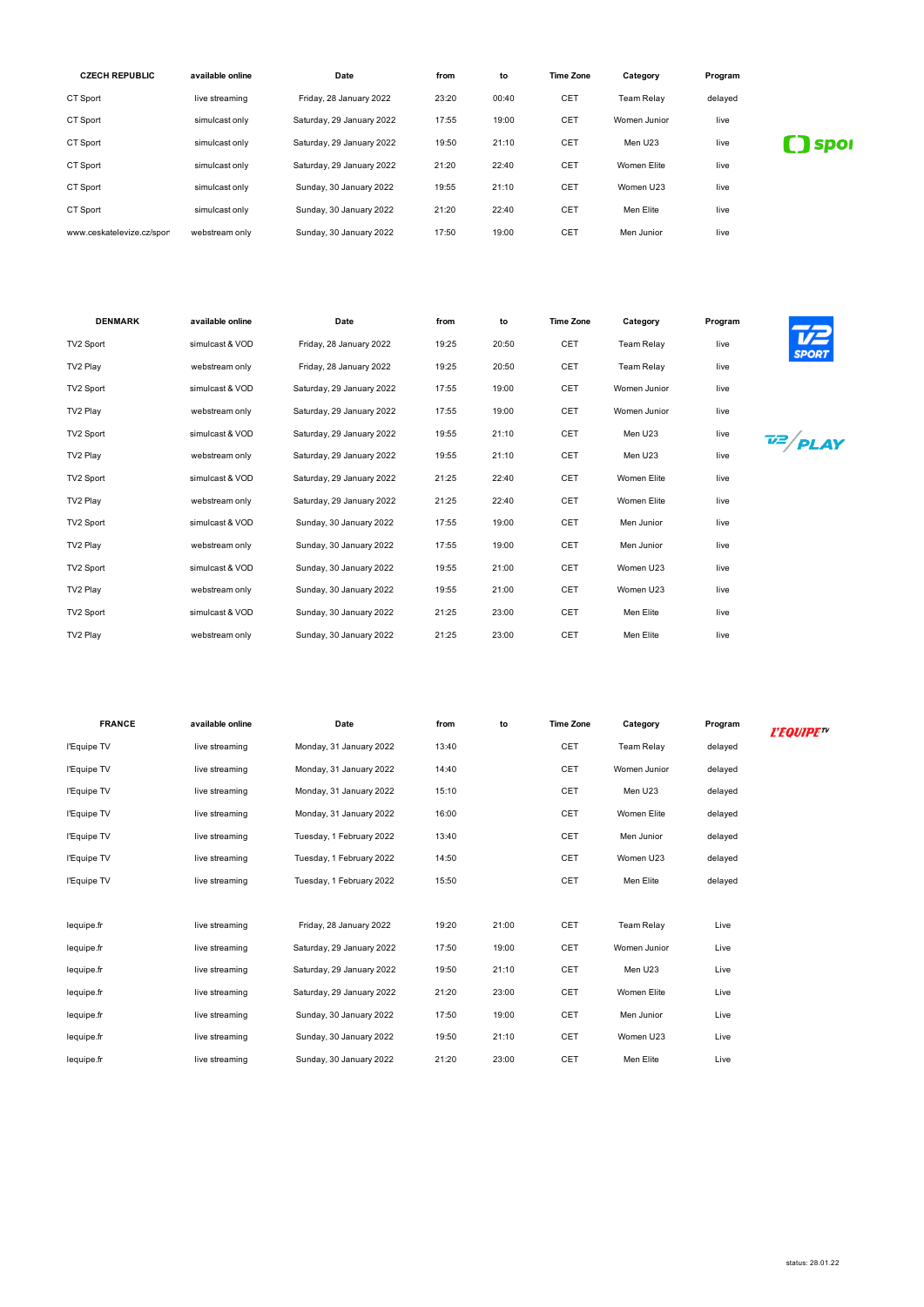| <b>ITALY</b>     | available online | Date                      | from  | to    | <b>Time Zone</b> | Category          | Program |                  |
|------------------|------------------|---------------------------|-------|-------|------------------|-------------------|---------|------------------|
| <b>RAI</b> Sport | webstream only   | Friday, 28 January 2022   | 19:20 | 21:00 | CET              | <b>Team Relav</b> | Live    | <b>Rai</b> Sport |
| <b>RAI</b> Sport | webstream only   | Saturday, 29 January 2022 | 17:50 | 19:00 | CET              | Women Junior      | Live    |                  |
| RAI Sport        | webstream only   | Saturday, 29 January 2022 | 19:50 | 21:10 | CET              | Men U23           | Live    |                  |
| <b>RAI</b> Sport | webstream only   | Saturday, 29 January 2022 | 21:20 | 23:00 | CET              | Women Elite       | Live    |                  |
| <b>RAI</b> Sport | webstream only   | Sunday, 30 January 2022   | 17:50 | 19:00 | CET              | Men Junior        | Live    |                  |
| RAI Sport        | webstream only   | Sunday, 30 January 2022   | 19:50 | 21:10 | CET              | Women U23         | Live    |                  |
| <b>RAI</b> Sport | webstream only   | Sunday, 30 January 2022   | 21:20 | 23:00 | CET              | Men Elite         | Live    |                  |

| <b>MALAYSIA</b>       | available online | Date                      | from  | to    | <b>Time Zone</b> | Category          | Program | astro             |
|-----------------------|------------------|---------------------------|-------|-------|------------------|-------------------|---------|-------------------|
| Astro Supersport 5 HD | not announced    | Saturday, 29 January 2022 | 02:20 | 03:30 | <b>MYT</b>       | <b>Team Relay</b> | Live    | <b>SUPERSPORT</b> |
| Astro Supersport 5 HD | not announced    | Saturday, 29 January 2022 | 07:00 | 08:10 | <b>MYT</b>       | <b>Team Relay</b> | Live    |                   |
| Astro Supersport 5 HD | not announced    | Sunday, 30 January 2022   | 00:50 | 02:00 | <b>MYT</b>       | Women Junior      | Live    |                   |
| Astro Supersport 5 HD | not announced    | Sunday, 30 January 2022   | 02:50 | 04:10 | <b>MYT</b>       | Men U23           | Live    |                   |
| Astro Supersport 5 HD | not announced    | Sunday, 30 January 2022   | 04:20 | 05:50 | <b>MYT</b>       | Women Elite       | Live    |                   |
| Astro Supersport 5 HD | not announced    | Sunday, 30 January 2022   | 18:30 | 20:00 | <b>MYT</b>       | Women Junior      | Replay  |                   |
| Astro Supersport 5 HD | not announced    | Sunday, 30 January 2022   | 20:00 | 21:30 | <b>MYT</b>       | Women Elite       | Replay  |                   |
| Astro Supersport 5 HD | not announced    | Monday, 31 January 2022   | 00:50 | 02:20 | <b>MYT</b>       | Men Junior        | Live    |                   |
| Astro Supersport 5 HD | not announced    | Monday, 31 January 2022   | 02:50 | 04:20 | <b>MYT</b>       | Women U23         | Live    |                   |
| Astro Supersport 5 HD | not announced    | Monday, 31 January 2022   | 04:20 | 06:00 | <b>MYT</b>       | Men Elite         | Live    |                   |

| <b>NEW ZEALAND</b> | available online | Date                      | from  | to    | <b>Time Zone</b> | Category          | Program | sky          |
|--------------------|------------------|---------------------------|-------|-------|------------------|-------------------|---------|--------------|
| Sky TV NZL         | not announced    | Saturday, 29 January 2022 | 07:20 | 08:30 | <b>NZT</b>       | <b>Team Relay</b> | live    | <b>SPORT</b> |
| Sky TV NZL         | not announced    | Sunday, 30 January 2022   | 05:50 | 07:00 | <b>NZT</b>       | Women Junior      | live    |              |
| Sky TV NZL         | not announced    | Sunday, 30 January 2022   | 07:50 | 09:10 | <b>NZT</b>       | Men U23           | live    |              |
| Sky TV NZL         | not announced    | Sunday, 30 January 2022   | 09:20 | 11:00 | <b>NZT</b>       | Women Elite       | live    |              |
| Sky TV NZL         | not announced    | Monday, 31 January 2022   | 05:50 | 07:00 | <b>NZT</b>       | Men Junior        | live    |              |
| Sky TV NZL         | not announced    | Monday, 31 January 2022   | 07:50 | 09:10 | <b>NZT</b>       | Women U23         | live    |              |
| Sky TV NZL         | not announced    | Monday, 31 January 2022   | 09:20 | 11:00 | <b>NZT</b>       | Men Elite         | live    |              |

| <b>NETHERLANDS</b> | available online | Date                      | from  | to    | <b>Time Zone</b> | Category          | Program    | <b>ELIROSPORT</b> |
|--------------------|------------------|---------------------------|-------|-------|------------------|-------------------|------------|-------------------|
| Eurosport NL       | simulcast & VOD  | Friday, 28 January 2022   | 19:25 | 20:30 | CET              | <b>Team Relav</b> | live       |                   |
| Eurosport NL       | simulcast & VOD  | Saturday, 29 January 2022 | 21:25 | 22:40 | CET              | Women Elite       | live       |                   |
| Eurosport NL       | simulcast & VOD  | Sunday, 30 January 2022   | 21:25 | 23:00 | CET              | Men Elite         | live       |                   |
|                    |                  |                           |       |       |                  |                   |            |                   |
| www.nos.nl         | webstream only   | Saturday, 29 January 2022 | 21:10 | 22:45 | <b>CET</b>       | Women Elite       | Live       |                   |
| NPO <sub>1</sub>   | not announced    | Saturday, 29 January 2022 | 23:48 | 00:15 | CET              | Women Elite       | Highlights |                   |
| NPO <sub>3</sub>   | not announced    | Sunday, 30 January 2022   | 21:15 | 22:50 | CET              | Men Elite         | live       |                   |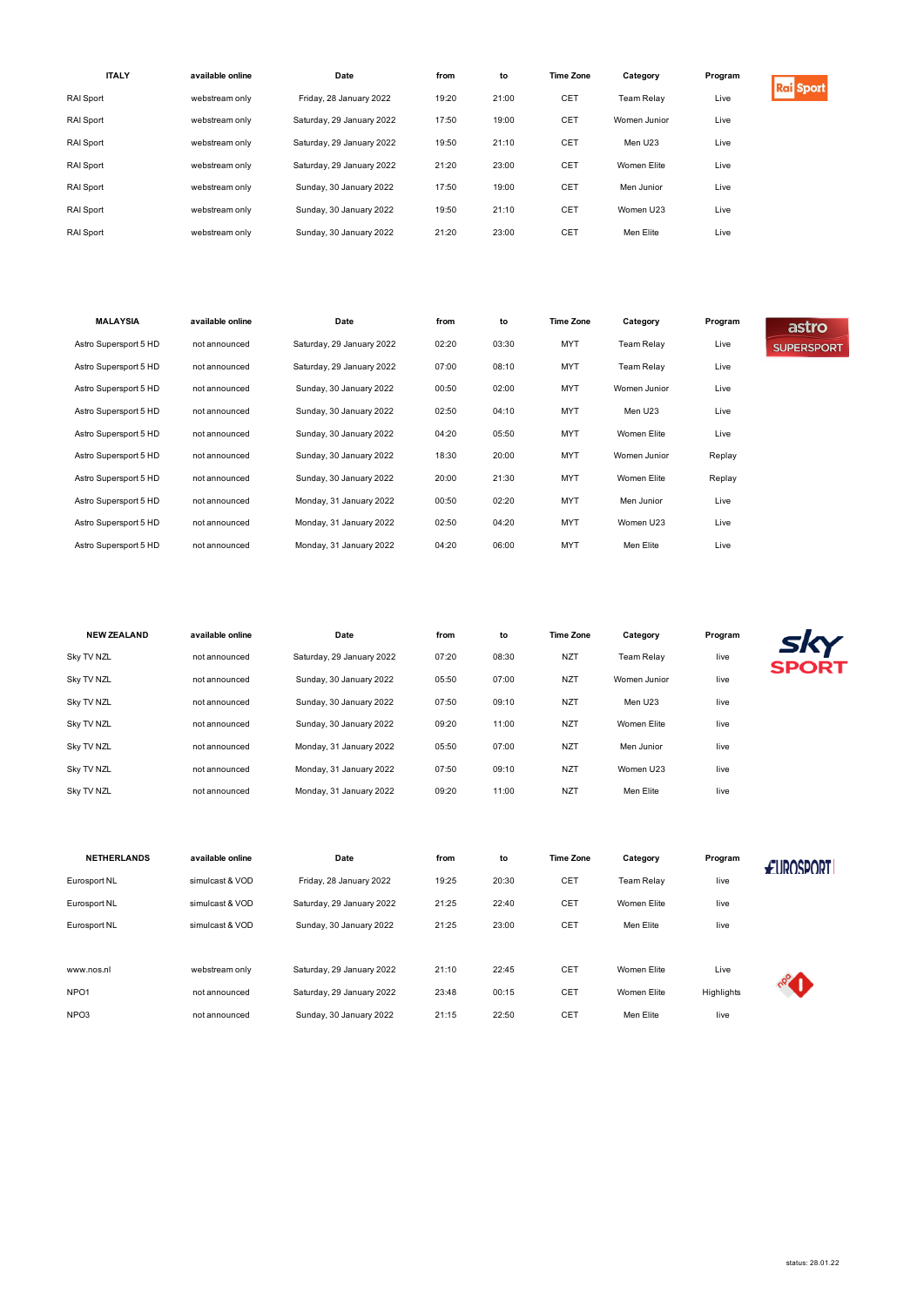| <b>NORWAY</b> | available online | Date                      | from  | to    | <b>Time Zone</b> | Category          | Program |  |
|---------------|------------------|---------------------------|-------|-------|------------------|-------------------|---------|--|
| TV 2 Sport 2  | simulcast & VOD  | Friday, 28 January 2022   | 19:20 | 20:50 | CET              | <b>Team Relav</b> | Live    |  |
| TV 2 Sport 2  | simulcast & VOD  | Saturday, 29 January 2022 | 17:50 | 19:00 | CET              | Women Junior      | Live    |  |
| TV 2 Sport 2  | simulcast & VOD  | Saturday, 29 January 2022 | 19:50 | 21:10 | CET              | Men U23           | Live    |  |
| TV 2 Sport 2  | simulcast & VOD  | Saturday, 29 January 2022 | 21:20 | 22:40 | CET              | Women Elite       | Live    |  |
| TV 2 Sport 2  | simulcast & VOD  | Sunday, 30 January 2022   | 17:50 | 19:00 | CET              | Men Junior        | Live    |  |
| TV 2 Sport 2  | simulcast & VOD  | Sunday, 30 January 2022   | 19:40 | 21:00 | CET              | Women U23         | Live    |  |
| TV 2 Sport 2  | simulcast & VOD  | Sunday, 30 January 2022   | 21:20 | 23:00 | CET              | Men Elite         | Live    |  |
|               |                  |                           |       |       |                  |                   |         |  |

| <b>PAN-AFRICA</b>   | available online | Date                      | from  | to    | <b>Time Zone</b> | Category    | Program |                   |
|---------------------|------------------|---------------------------|-------|-------|------------------|-------------|---------|-------------------|
| SS Variety 2        | not announced    | Saturday, 29 January 2022 | 20:00 | 22:00 | <b>SAST</b>      | Men U23     | Live    | <b>SuperSport</b> |
| SS Variety 2        | not announced    | Saturday, 29 January 2022 | 22:00 | 00:00 | <b>SAST</b>      | Women Elite | Live    |                   |
| SS Variety 1 / VR1A | not announced    | Sunday, 30 January 2022   | 01:00 | 03:00 | <b>SAST</b>      | Men U23     | Replay  |                   |
| SS Variety 1 / VR1A | not announced    | Sunday, 30 January 2022   | 03:00 | 05:00 | <b>SAST</b>      | Women Elite | Replay  |                   |
| SS Variety 1 / VR1A | not announced    | Sunday, 30 January 2022   | 20:00 | 22:00 | <b>SAST</b>      | Women U23   | Live    |                   |
| SS Variety 1 / VR1A | not announced    | Sunday, 30 January 2022   | 22:00 | 00:00 | SAST             | Men Elite   | Live    |                   |
| SS Variety 1 / VR1A | not announced    | Monday, 31 January 2022   | 02:00 | 04:00 | <b>SAST</b>      | Women U23   | Replay  |                   |
| SS Variety 1 / VR1A | not announced    | Monday, 31 January 2022   | 04:00 | 06:00 | <b>SAST</b>      | Men Elite   | Replay  |                   |
| SS Variety 1 / VR1A | not announced    | Monday, 31 January 2022   | 07:00 | 09:00 | <b>SAST</b>      | Men U23     | Replay  |                   |
| SS Variety 1 / VR1A | not announced    | Monday, 31 January 2022   | 09:00 | 11:00 | <b>SAST</b>      | Women Elite | Replay  |                   |
| SS Variety 1 / VR1A | not announced    | Monday, 31 January 2022   | 11:00 | 13:00 | <b>SAST</b>      | Women U23   | Replay  |                   |
| SS Variety 1 / VR1A | not announced    | Monday, 31 January 2022   | 13:00 | 15:00 | <b>SAST</b>      | Men Elite   | Replay  |                   |

| PAN-EUROPE              | available online | Date                      | from  | to    | <b>Time Zone</b> | Category          | Program |                   |
|-------------------------|------------------|---------------------------|-------|-------|------------------|-------------------|---------|-------------------|
| Eurosport 2             | simulcast & VOD  | Friday, 28 January 2022   | 19:25 | 20:30 | CET              | <b>Team Relay</b> | live    |                   |
| Eurosport 2             | simulcast & VOD  | Saturday, 29 January 2022 | 21:25 | 22:40 | CET              | Women Elite       | live    | <b>EUROSPORT</b>  |
| Eurosport 2             | simulcast & VOD  | Sunday, 30 January 2022   | 21:25 | 23:00 | CET              | Men Elite         | live    |                   |
|                         |                  |                           |       |       |                  |                   |         |                   |
| <b>Eurosport Player</b> | webstream only   | Friday, 28 January 2022   | 19:25 | 20:30 | CET              | <b>Team Relay</b> |         |                   |
| <b>Eurosport Player</b> | webstream only   | Saturday, 29 January 2022 | 17:55 | 19:00 | CET              | Women Junior      | live    | <b>*EUROSPORT</b> |
| <b>Eurosport Player</b> | webstream only   | Saturday, 29 January 2022 | 19:55 | 21:10 | CET              | Men U23           | live    | <b>PLAYER</b>     |
| Eurosport Player        | webstream only   | Saturday, 29 January 2022 | 21:25 | 22:40 | CET              | Women Elite       | live    |                   |
| <b>Eurosport Player</b> | webstream only   | Sunday, 30 January 2022   | 17:55 | 19:00 | CET              | Men Junior        | live    |                   |
| Eurosport Player        | webstream only   | Sunday, 30 January 2022   | 19:55 | 21:00 | CET              | Women U23         | live    |                   |
| <b>Eurosport Player</b> | webstream only   | Sunday, 30 January 2022   | 21:20 | 22:40 | CET              | Women Elite       | live    |                   |
| <b>Eurosport Player</b> | webstream only   | Sunday, 30 January 2022   | 21:25 | 23:00 | CET              | Men Elite         | live    |                   |
|                         |                  |                           |       |       |                  |                   |         |                   |
| <b>GCN</b>              | webstream only   | Friday, 28 January 2022   | 19:25 | 20:30 | CET              | <b>Team Relay</b> | live    |                   |
| <b>GCN</b>              | webstream only   | Saturday, 29 January 2022 | 17:55 | 19:00 | CET              | Women Junior      | live    |                   |
| GCN                     | webstream only   | Saturday, 29 January 2022 | 19:55 | 21:10 | CET              | Men U23           | live    |                   |
| GCN                     | webstream only   | Saturday, 29 January 2022 | 21:25 | 22:40 | CET              | Women Elite       | live    |                   |
| <b>GCN</b>              | webstream only   | Sunday, 30 January 2022   | 17:55 | 19:00 | CET              | Men Junior        | live    |                   |
| <b>GCN</b>              | webstream only   | Sunday, 30 January 2022   | 19:55 | 21:00 | CET              | Women U23         | live    |                   |
| <b>GCN</b>              | webstream only   | Sunday, 30 January 2022   | 21:25 | 23:00 | CET              | Men Elite         | live    |                   |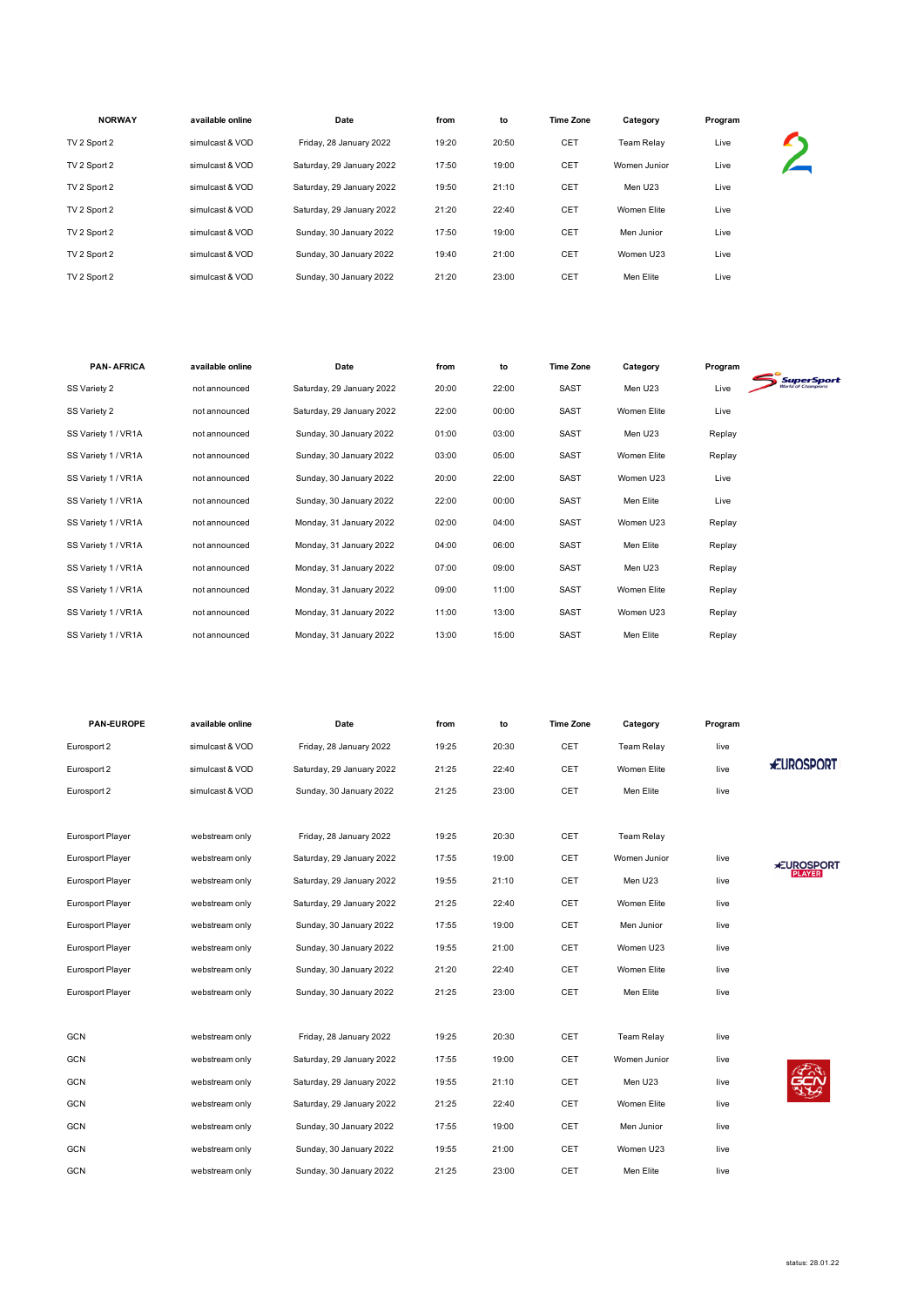| <b>POLAND</b>    | available online | Date                      | from  | to    | <b>Time Zone</b> | Category    | Program | TVP   |
|------------------|------------------|---------------------------|-------|-------|------------------|-------------|---------|-------|
| typsport.pl      | live streaming   | Saturday, 29 January 2022 | 21:55 | 22:55 | CE1              | Women Elite | Live    | SPORT |
| <b>TVP Sport</b> | not announced    | Sunday, 30 January 2022   | 06:45 | 07:45 | CET              | Women Elite | delaved |       |
| <b>TVP Sport</b> | simulcast & VOD  | Sunday, 30 January 2022   | 21:25 | 22:45 | CE1              | Men Elite   | live    |       |

| <b>SOUTH AFRICA</b> | available online | Date                      | from  | to    | <b>Time Zone</b> | Category    | Program | <b>SuperSport</b> |
|---------------------|------------------|---------------------------|-------|-------|------------------|-------------|---------|-------------------|
| SS Variety 2        | not announced    | Saturday, 29 January 2022 | 20:00 | 22:00 | SAST             | Men U23     | Live    |                   |
| SS Variety 2        | not announced    | Saturday, 29 January 2022 | 22:00 | 00:00 | SAST             | Women Elite | Live    |                   |
| SS Variety 1 / VR1A | not announced    | Sunday, 30 January 2022   | 01:00 | 03:00 | SAST             | Men U23     | Replay  |                   |
| SS Variety 1 / VR1A | not announced    | Sunday, 30 January 2022   | 03:00 | 05:00 | SAST             | Women Elite | Replay  |                   |
| SS Variety 1 / VR1A | not announced    | Sunday, 30 January 2022   | 20:00 | 22:00 | SAST             | Women U23   | Live    |                   |
| SS Variety 1 / VR1A | not announced    | Sunday, 30 January 2022   | 22:00 | 00:00 | SAST             | Men Elite   | Live    |                   |
| SS Variety 1 / VR1A | not announced    | Monday, 31 January 2022   | 02:00 | 04:00 | SAST             | Women U23   | Replay  |                   |
| SS Variety 1 / VR1A | not announced    | Monday, 31 January 2022   | 04:00 | 06:00 | SAST             | Men Elite   | Replay  |                   |
| SS Variety 1 / VR1A | not announced    | Monday, 31 January 2022   | 07:00 | 09:00 | SAST             | Men U23     | Replay  |                   |
| SS Variety 1 / VR1A | not announced    | Monday, 31 January 2022   | 09:00 | 11:00 | SAST             | Women Elite | Replay  |                   |
| SS Variety 1 / VR1A | not announced    | Monday, 31 January 2022   | 11:00 | 13:00 | SAST             | Women U23   | Replay  |                   |
| SS Variety 1 / VR1A | not announced    | Monday, 31 January 2022   | 13:00 | 15:00 | SAST             | Men Elite   | Replay  |                   |

| available online | Date                      | from  | to    | <b>Time Zone</b> | Category            | Program |
|------------------|---------------------------|-------|-------|------------------|---------------------|---------|
| not available    | Saturday, 29 January 2022 | 19:55 | 20:55 | CET              | Men U <sub>23</sub> | live    |
| not available    | Saturday, 29 January 2022 | 21:55 | 22:55 | CET              | Women Elite         | live    |
| not available    | Sunday, 30 January 2022   | 19:55 | 20:45 | CET              | Women U23           | live    |
| not available    | Sunday, 30 January 2022   | 21:25 | 22:40 | CET              | Men Elite           | live    |
|                  |                           |       |       |                  |                     |         |

| UK                    | available online     | Date                      | from  | to    | <b>Time Zone</b> | Category     | Program |
|-----------------------|----------------------|---------------------------|-------|-------|------------------|--------------|---------|
| <b>BBC Red Button</b> | webstream only & VOD | Saturday, 29 January 2022 | 16:50 | 18:00 | <b>BST</b>       | Women Junior | live    |
| <b>BBC Red Button</b> | webstream only & VOD | Saturday, 29 January 2022 | 20:20 | 21:40 | <b>BST</b>       | Women Elite  | live    |
| <b>BBC Red Button</b> | webstream only & VOD | Sunday, 30 January 2022   | 20:20 | 22:00 | <b>BST</b>       | Men Elite    | live    |

| USA:       | available online | Date                      | from  | to    | <b>Time Zone</b> | Category          | Program | $\sqrt{2}a$                |
|------------|------------------|---------------------------|-------|-------|------------------|-------------------|---------|----------------------------|
| <b>GCN</b> | webstream & VOD  | Friday, 28 January 2022   | 13:20 | 14:50 | <b>EST</b>       | <b>Team Relav</b> | Live    | <b>GCN</b><br>$\mathbb{Z}$ |
| <b>GCN</b> | webstream & VOD  | Saturday, 29 January 2022 | 11:50 | 13:00 | <b>EST</b>       | Women Junior      | Live    |                            |
| <b>GCN</b> | webstream & VOD  | Saturday, 29 January 2022 | 13:50 | 15:10 | <b>EST</b>       | Men U23           | Live    |                            |
| <b>GCN</b> | webstream & VOD  | Saturday, 29 January 2022 | 15:20 | 16:40 | <b>EST</b>       | Women Elite       | Live    |                            |
| <b>GCN</b> | webstream & VOD  | Sunday, 30 January 2022   | 11:50 | 13:00 | <b>EST</b>       | Men Junior        | Live    |                            |
| <b>GCN</b> | webstream & VOD  | Sunday, 30 January 2022   | 13:50 | 15:05 | <b>EST</b>       | Women U23         | Live    |                            |
| <b>GCN</b> | webstream & VOD  | Sunday, 30 January 2022   | 15:20 | 17:00 | <b>EST</b>       | Men Elite         | Live    |                            |

**BBCRED BUTTON**